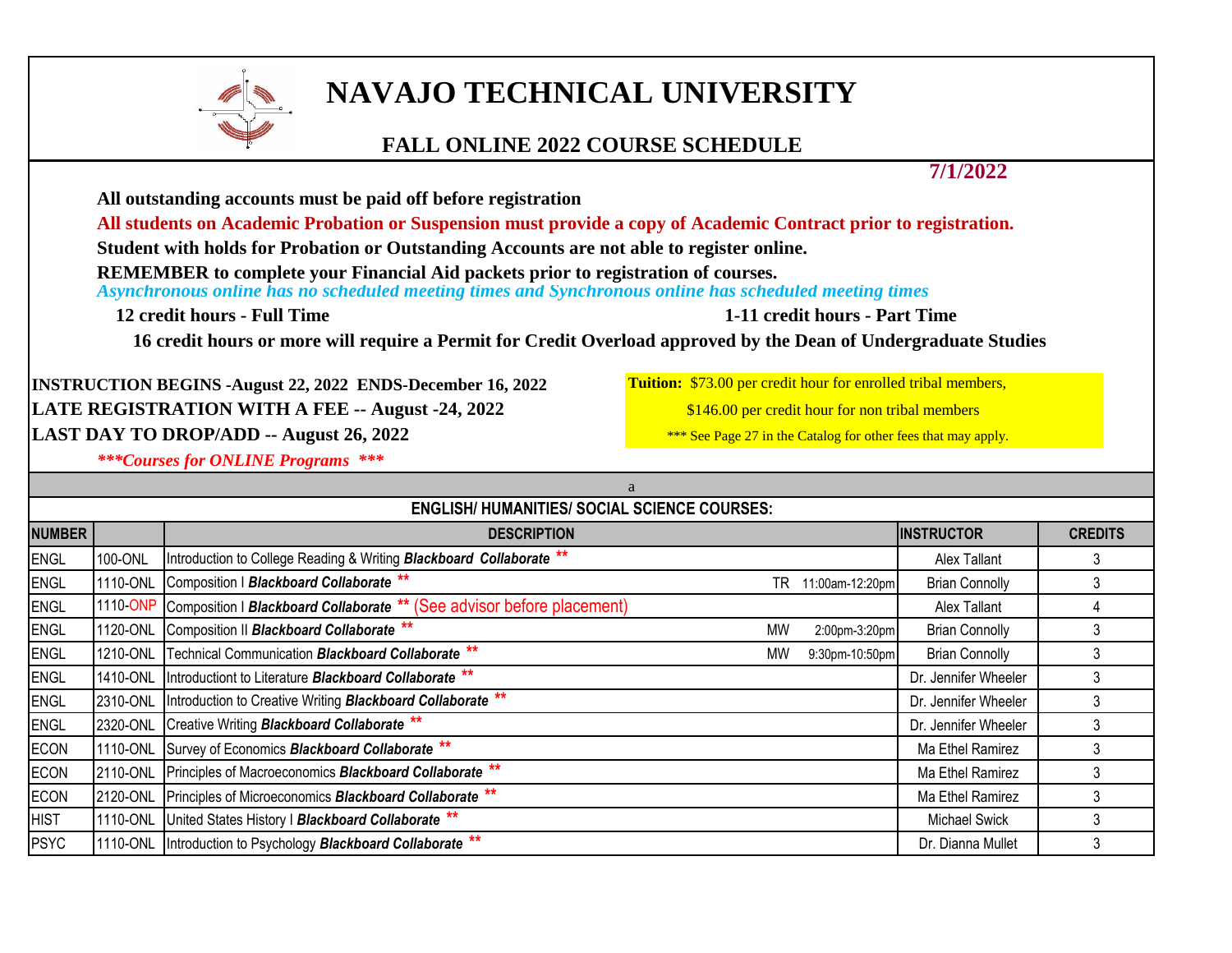| <b>SSC</b>                             | 100-ONL  | College Success Blackboard Collaborate **                       |           |                 | Vanessa Sandoval          | 1              |  |
|----------------------------------------|----------|-----------------------------------------------------------------|-----------|-----------------|---------------------------|----------------|--|
| <b>ADMINSTRATIVE OFFICE COURSE</b>     |          |                                                                 |           |                 |                           |                |  |
| <b>NUMBER</b>                          |          | <b>DESCRIPTION</b>                                              |           |                 | <b>INSTRUCTOR</b>         | <b>CREDITS</b> |  |
| <b>ADM</b>                             | 101-ONL  | Keyboarding & Formatting I Blackboard Collaborate               |           |                 | <b>Christine Reidhead</b> | 3              |  |
| <b>ACCOUNTING COURSES</b>              |          |                                                                 |           |                 |                           |                |  |
| <b>NUMBER</b>                          |          | <b>DESCRIPTION</b>                                              |           |                 | <b>INSTRUCTOR</b>         | <b>CREDITS</b> |  |
| <b>ACG</b>                             | 101-ONL  | Accounting Principles   Blackboard Collaborate/Cengage          | TR        | 9:00am-10:25am  | Tilda Woody-Harrison      | 3              |  |
| <b>ACG</b>                             | 201-ONL  | Payroll Accounting Blackboard Collaborate/Cengage               |           |                 | Tilda Woody-Harrison      | 3              |  |
| <b>ACG</b>                             | 204-ONL  | Advanced Accounting I Blackboard Collaborate/Cengage            | <b>TR</b> | 1:00pm-2:25pm   | Tilda Woody-Harrison      | 3              |  |
| ACG                                    | 210-ONL  | Principles of Management Blackboard Collaborate **              | <b>MW</b> | 9:30am-10:50am  | <b>Rick Rochester</b>     | 3              |  |
| <b>ACG</b>                             | 212-ONL  | Introduction to Finance Blackboard Collaborate **               | TR        | 2:00pm-3:20pm   | <b>Rick Rochester</b>     | 3              |  |
| <b>ACG</b>                             | 215-ONL  | Federal Taxation <i>Blackboard Collaborate/Cengage</i> **       | TR.       | 10:30am-12:00pm | Tilda Woody-Harrison      | 3              |  |
| <b>BUSINESS ADMINISTRATION COURSES</b> |          |                                                                 |           |                 |                           |                |  |
| <b>NUMBER</b>                          |          | <b>DESCRIPTION</b>                                              |           |                 | <b>INSTRUCTOR</b>         | <b>CREDITS</b> |  |
| <b>BUS</b>                             | 331-ONL  | Social Environment of Business <b>Blackboard Collaborate</b>    | <b>MW</b> | 11:00am-12:30pm | <b>Christine Reidhead</b> | 3              |  |
| <b>BUS</b>                             | 340-ONL  | Mangement Information Systems Blackboard Collaborate **         | <b>TR</b> | 6:00-7:30pm     | <b>Christine Reidhead</b> | 3              |  |
| <b>BUS</b>                             | 350-ONL  | Organizational Theory & Behavior Blackboard Collaborate **      |           |                 | <b>Christine Reidhead</b> | 3              |  |
| <b>BUS</b>                             | 352-ONL  | Project Management Blackboard Collaborate **                    |           |                 | <b>Christine Reidhead</b> | 3              |  |
| <b>BUS</b>                             | 455-ONL  | Entrepreneurial Practicum Blackboard Collaborate <sup>**</sup>  |           |                 | <b>Tomacita Grey</b>      | 3              |  |
| <b>BUS</b>                             | 480-ONL  | Business Plan Development Blackboard Collaborate <sup>**</sup>  | <b>MW</b> | 3:00pm-4:30pm   | <b>Christine Reidhead</b> | 3              |  |
| <b>BUS</b>                             | 485-ONL  | Global Business Strategies Blackboard Collaborate <sup>**</sup> | MW        | 1:00pm-2:30pm   | <b>Christine Reidhead</b> | 3              |  |
| <b>COUNSELING COURSES</b>              |          |                                                                 |           |                 |                           |                |  |
| <b>NUMBER</b>                          |          | <b>DESCRIPTION</b>                                              |           |                 | <b>INSTRUCTOR</b>         | <b>CREDITS</b> |  |
| PSYC                                   | 2120-ONL | Developmental Psychology Blackboard Collaborate                 |           |                 | Nancy Goodwin             | 3              |  |
| <b>CEPY</b>                            |          | 1140-ONL Personality Psychology Blackboard Collaborate          |           |                 | Dr. D. Dekelaita-Mullet   | 3              |  |
|                                        |          | <b>INFORMATION TECHNOLOGY COURSES</b>                           |           |                 |                           |                |  |
| <b>NUMBER</b>                          |          | <b>DESCRIPTION</b>                                              |           |                 | <b>INSTRUCTOR</b>         | <b>CREDITS</b> |  |
| IT                                     | 142-ONL  | <b>Web Design Concepts</b>                                      |           |                 | Mahmoud Darwich           | 3              |  |
| $\overline{\mathbb{F}}$                | 220-ONL  | Database Design                                                 |           |                 | Mahmoud Darwich           | 3              |  |
| $\mathsf{I}\mathsf{T}$                 | 270-ONL  | <b>Web Standards</b>                                            |           |                 | Mahmoud Darwich           | $\mathfrak{Z}$ |  |
| $\overline{\mathbb{I}}$                | 375-ONL  | JavaScript Skills Core                                          |           |                 | Mahmoud Darwich           | 3              |  |
| <b>LAW COURSE</b>                      |          |                                                                 |           |                 |                           |                |  |
| <b>NUMBER</b>                          |          | <b>DESCRIPTION</b>                                              |           |                 | <b>INSTRUCTOR</b>         | <b>CREDITS</b> |  |
| <b>BUSA</b>                            | 2420-ONL | Tribal Law Blackboard Collaborate **                            |           |                 | Lola Natay, J.D.          | 3              |  |
| LAW                                    | 203-ONL  | Business Law Blackboard Collaborate **                          | <b>TR</b> | 5:15pm-6:30pm   | <b>Rick Rochester</b>     | 3              |  |